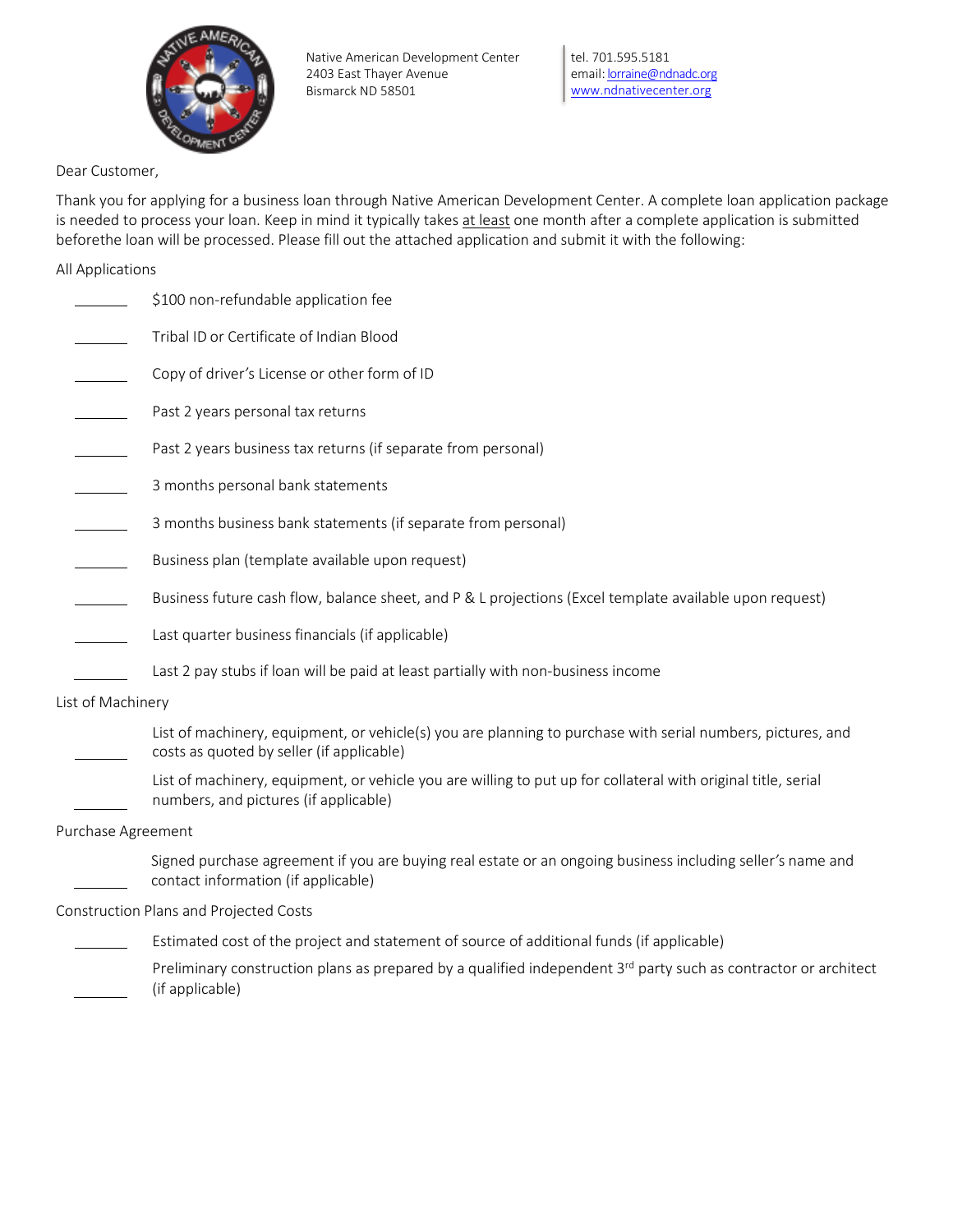

tel. 701.595.5181 email: **lorraine@ndnadc.org** [www.ndnativecenter.org](http://www.ndnativecenter.org/)

Dear Customer,

Thank you for applying for an ag business loan through NACDC Financial Services, Inc. A complete loan application package is needed to process your loan. Keep in mind it typically takes at least one month after a complete application is submitted before the loan will be processed. Please fill out the attached application and submit it with the following:

All Applications

|                    | \$100 non-refundable application fee                                                                                                                                  |
|--------------------|-----------------------------------------------------------------------------------------------------------------------------------------------------------------------|
|                    | Tribal ID or Certificate of Indian Blood                                                                                                                              |
|                    | Copy of driver's License or other form of ID                                                                                                                          |
|                    | Past 2 years personal tax returns                                                                                                                                     |
|                    | Past 2 years business tax returns (if separate from personal)                                                                                                         |
|                    | 3 months personal bank statements                                                                                                                                     |
|                    | 3 months business bank statements (if separate from personal)                                                                                                         |
|                    | Business future cash flow, balance sheet, and P & L projections (Excel template available upon request)                                                               |
|                    | Current balance sheet                                                                                                                                                 |
|                    | Last 2 pay stubs if loan will be paid at least partially with non-business income                                                                                     |
| List of Machinery  |                                                                                                                                                                       |
|                    | List of machinery, equipment, or vehicle(s) you are planning to purchase with serial numbers, pictures, and<br>costs as quoted by seller (if applicable)              |
|                    | List of machinery, equipment, or vehicle you are willing to put up for collateral with original title, serial<br>numbers, and pictures (if applicable)                |
| Purchase Agreement |                                                                                                                                                                       |
|                    | Signed purchase agreement if you are buying real estate or an ongoing business including seller's name and<br>contact information (if applicable)                     |
|                    | Construction Plans and Projected Costs                                                                                                                                |
|                    | Estimated cost of the project and statement of source of additional funds (if applicable)                                                                             |
|                    | Preliminary construction plans as prepared by a qualified independent 3 <sup>rd</sup> party such as contractor or architect<br>(if applicable)                        |
|                    | Ag Loan Specific Documentation                                                                                                                                        |
|                    | Prior year sales documentation (unless business is start-up)                                                                                                          |
|                    | Land and leasing information                                                                                                                                          |
|                    | Brand certificate (if livestock are involved)                                                                                                                         |
|                    | Purchase agreement for livestock if available, if proposed purchase will be at live auction provide<br>documentation of proposed purchase price from past sales, etc. |
|                    |                                                                                                                                                                       |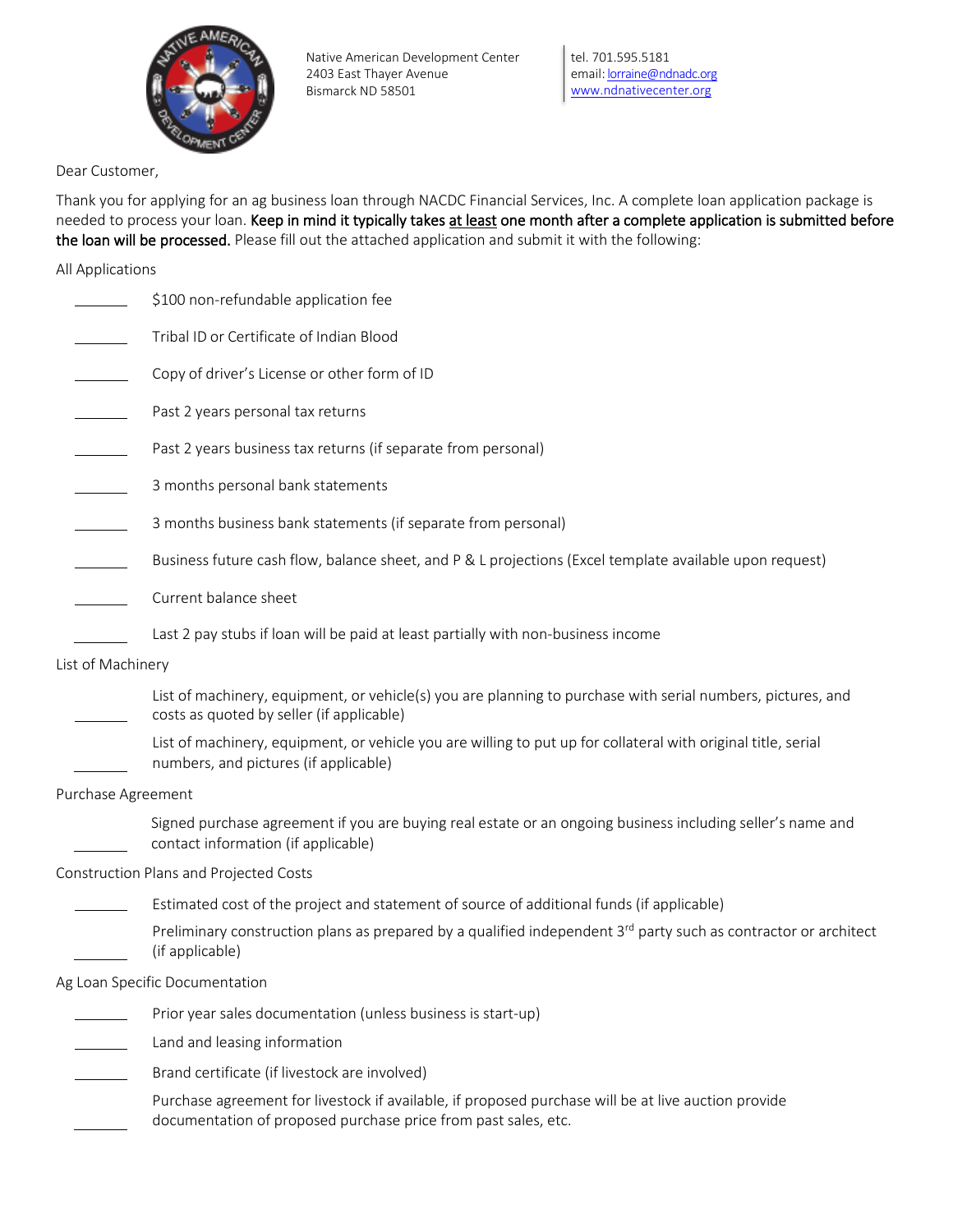

## **NADC BUSINESS LOAN APPLICATION**

Today's Date:

|                                                                                                                                                                                                                                                                                                                                                                                                                                                                                                                                                                                                                                       |                                                                                 | <b>LOAN INFORMATION</b>                      |                                                                                                                           |      |  |  |  |
|---------------------------------------------------------------------------------------------------------------------------------------------------------------------------------------------------------------------------------------------------------------------------------------------------------------------------------------------------------------------------------------------------------------------------------------------------------------------------------------------------------------------------------------------------------------------------------------------------------------------------------------|---------------------------------------------------------------------------------|----------------------------------------------|---------------------------------------------------------------------------------------------------------------------------|------|--|--|--|
| PLEASE TELL US ABOUT YOUR LOAN REQUEST.<br>Type of business loan this will be:<br>▫<br>General Business<br>$\rightarrow$ $\Box$<br>$\Box$<br>Inventory<br>□<br>Improvements                                                                                                                                                                                                                                                                                                                                                                                                                                                           | Working Capital $\Box$ Equipment/Machinery<br>$\Box$<br>Other (please specify): |                                              | Loan Amount Requested:                                                                                                    |      |  |  |  |
| ◘<br>Artist<br>$\Box$<br>Agriculture<br>$\Box$<br>Tribal Enterprise<br>$\Box$<br>Healthy Foods<br>$\Box$<br>Green/Sustainable<br>❏<br><b>Community Service Facility</b><br>$\Box$<br>$\Box$<br>PLEASE DESCRIBE HOW YOU PLAN TO UTILIZE THIS LOAN:                                                                                                                                                                                                                                                                                                                                                                                     |                                                                                 |                                              | Purpose of the loan:<br>$\Box$<br>Start-up<br>$\Box$<br>Expansion<br>$\Box$<br>Operations<br>□<br>Other (please specify): |      |  |  |  |
|                                                                                                                                                                                                                                                                                                                                                                                                                                                                                                                                                                                                                                       |                                                                                 |                                              |                                                                                                                           |      |  |  |  |
| IF APPROVED, I CAN MAKE MY LOAN PAYMENT AS FOLLOWS:<br>PAYROLL DEDUCTION:                                                                                                                                                                                                                                                                                                                                                                                                                                                                                                                                                             |                                                                                 | ELECTRONIC PAYMENT FROM MY SALARY:           |                                                                                                                           |      |  |  |  |
| <b>ADDRESS OF EMPLOYER:</b>                                                                                                                                                                                                                                                                                                                                                                                                                                                                                                                                                                                                           |                                                                                 |                                              |                                                                                                                           |      |  |  |  |
| AUTOMATIC PAYMENT FROM MY BANK:                                                                                                                                                                                                                                                                                                                                                                                                                                                                                                                                                                                                       |                                                                                 |                                              |                                                                                                                           |      |  |  |  |
| Name of bank:                                                                                                                                                                                                                                                                                                                                                                                                                                                                                                                                                                                                                         |                                                                                 | Routing number:                              |                                                                                                                           |      |  |  |  |
| Account number:                                                                                                                                                                                                                                                                                                                                                                                                                                                                                                                                                                                                                       |                                                                                 | Other repayment method:                      |                                                                                                                           |      |  |  |  |
| <b>ENROLLMENT NUMBER:</b>                                                                                                                                                                                                                                                                                                                                                                                                                                                                                                                                                                                                             |                                                                                 | <b>APPLICANT INFORMATION</b><br>REFERRED BY: |                                                                                                                           |      |  |  |  |
|                                                                                                                                                                                                                                                                                                                                                                                                                                                                                                                                                                                                                                       |                                                                                 |                                              |                                                                                                                           |      |  |  |  |
| NAME (FIRST, MIDDLE, LAST):                                                                                                                                                                                                                                                                                                                                                                                                                                                                                                                                                                                                           |                                                                                 | SSN:                                         |                                                                                                                           |      |  |  |  |
| HOME PHONE:                                                                                                                                                                                                                                                                                                                                                                                                                                                                                                                                                                                                                           | <b>CELL PHONE:</b>                                                              |                                              | <b>WORK PHONE:</b>                                                                                                        |      |  |  |  |
| MAILING ADDRESS:                                                                                                                                                                                                                                                                                                                                                                                                                                                                                                                                                                                                                      |                                                                                 | CITY:                                        | STATE:                                                                                                                    | ZIP: |  |  |  |
| PHYSICAL ADDRESS (IF DIFFERENT FROM MAILING ADDRESS):                                                                                                                                                                                                                                                                                                                                                                                                                                                                                                                                                                                 |                                                                                 | CITY:                                        | STATE:                                                                                                                    | ZIP: |  |  |  |
| COUNTY:                                                                                                                                                                                                                                                                                                                                                                                                                                                                                                                                                                                                                               | NAME OF NEAREST RELATIVE NOT LIVING WITH YOU:                                   |                                              | <b>RELATIVE'S PHONE:</b>                                                                                                  |      |  |  |  |
| Our organization is frequently funded by the Federal Government and as such we request your gender and race/ethnicity in order to comply with Federal laws<br>prohibiting discrimination against applicants seeking to participate in programs. You are not required to furnish this information, but are encouraged to do so. This<br>information will not be used in evaluating your application or to discriminate against you in any way. However, if you choose not to complete the information<br>below, we are required to note the race and ethnicity of applicants on the basis of visual observation or surname.<br>GENDER: |                                                                                 |                                              | DATE OF BIRTH (MM/DD/YYYY):                                                                                               |      |  |  |  |
| $\Box$<br>Male                                                                                                                                                                                                                                                                                                                                                                                                                                                                                                                                                                                                                        | □<br>Female                                                                     |                                              |                                                                                                                           |      |  |  |  |

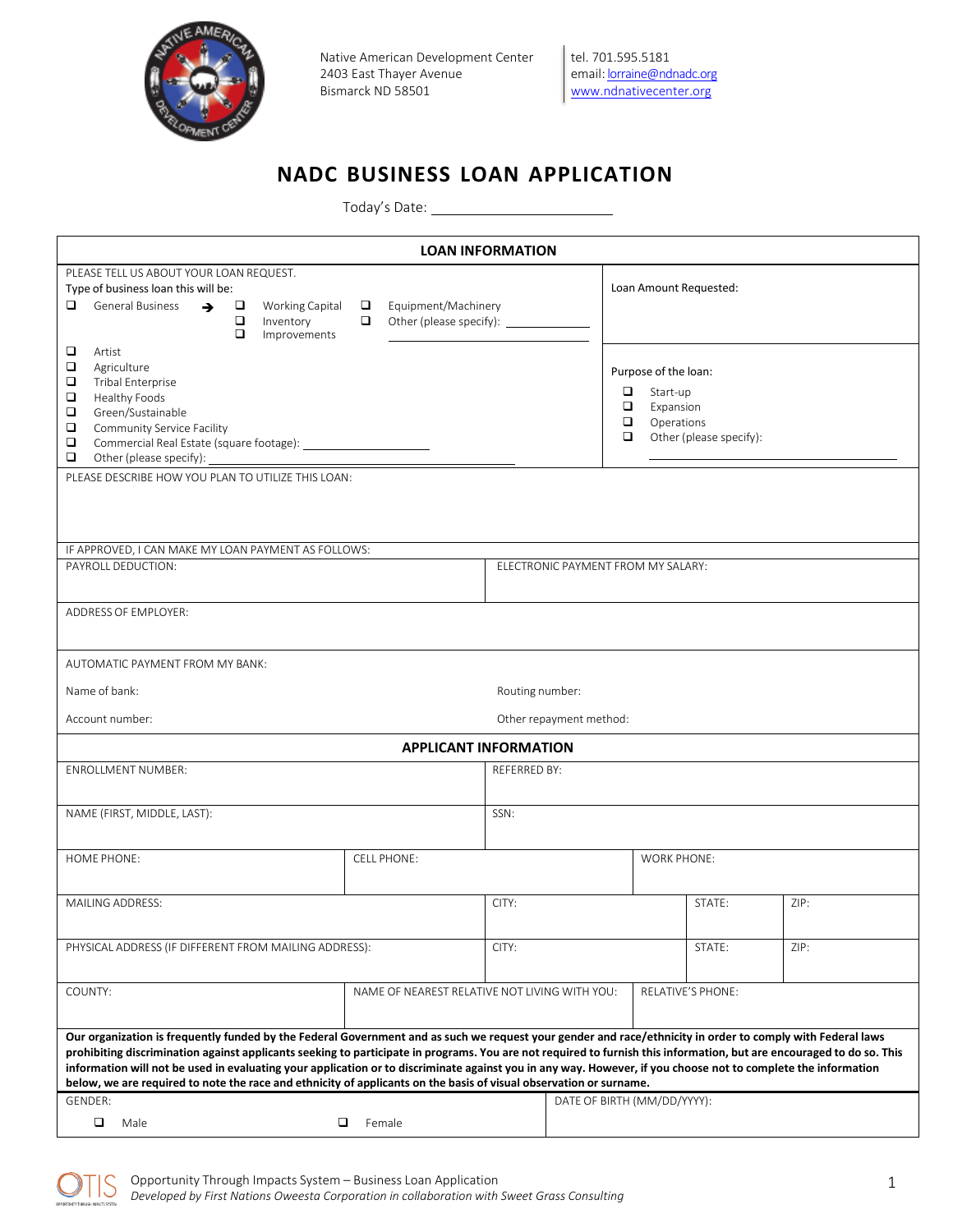

| RACE/ETHNICITY (SELECT ALL THAT APPLY):                                                                                                                                                                                                                                      |                                                                     |                                |                             |                      |                     |                                                                  |                                             |                |
|------------------------------------------------------------------------------------------------------------------------------------------------------------------------------------------------------------------------------------------------------------------------------|---------------------------------------------------------------------|--------------------------------|-----------------------------|----------------------|---------------------|------------------------------------------------------------------|---------------------------------------------|----------------|
| □<br>African American                                                                                                                                                                                                                                                        |                                                                     | □<br>Asian                     |                             |                      | □                   | Native Hawaiian                                                  |                                             |                |
| □<br>American Indian (Tribe:                                                                                                                                                                                                                                                 |                                                                     | $\Box$<br>Caucasian            |                             |                      | □                   | Pacific Islander                                                 |                                             |                |
| □<br>Alaska Native (Village:                                                                                                                                                                                                                                                 |                                                                     | $\Box$<br>Latino or Hispanic   |                             |                      | □                   | Other (please specify):                                          |                                             |                |
| <b>MARITAL STATUS:</b>                                                                                                                                                                                                                                                       |                                                                     |                                |                             |                      |                     |                                                                  |                                             |                |
| Single<br>□<br>❏                                                                                                                                                                                                                                                             | In a relationship<br>❏                                              | Engaged                        |                             | □                    | Married             |                                                                  | $\Box$<br>Separated                         |                |
| ❏<br>Divorced<br>□                                                                                                                                                                                                                                                           | Widowed<br>❏                                                        | Civil Union                    |                             | ❏                    |                     | Domestic Partnership                                             |                                             |                |
| SPOUSE'S NAME:                                                                                                                                                                                                                                                               |                                                                     |                                | ARE YOU A VETERAN?          |                      |                     |                                                                  | IF A VETERAN, WHAT BRANCH?                  |                |
|                                                                                                                                                                                                                                                                              |                                                                     | $\Box$                         | Yes                         |                      | $\Box$<br><b>No</b> |                                                                  |                                             |                |
| HIGHEST EDUCATION LEVEL COMPLETED (CHOOSE ONE):                                                                                                                                                                                                                              |                                                                     |                                |                             |                      |                     |                                                                  |                                             |                |
| Some high school or less<br>❏                                                                                                                                                                                                                                                | Some college (no degree)<br>$\Box$                                  |                                |                             |                      | □                   |                                                                  | Bachelor's degree                           |                |
| □<br>High school diploma                                                                                                                                                                                                                                                     | Associate's degree or similar (vocational or technical degree)<br>▫ |                                |                             |                      | □                   |                                                                  | Advanced degree (master's, doctorate, etc.) |                |
| □<br>GED                                                                                                                                                                                                                                                                     |                                                                     |                                |                             |                      |                     |                                                                  | $\Box$                                      | Yes            |
| ARE YOU HEAD OF HOUSEHOLD?                                                                                                                                                                                                                                                   |                                                                     |                                |                             |                      |                     |                                                                  | □                                           | No             |
| How many people are part of YOUR household? "Household" includes anyone you share income and expenses with, including: 1) your financial dependents (for                                                                                                                     |                                                                     |                                |                             |                      |                     |                                                                  |                                             |                |
| example, your dependent children); 2) anyone you depend on financially (for example, your parents); and 3) anyone you are financially interdependent with (for<br>example, your spouse or partner). Your "household" may or may not be the same as the people you live with. |                                                                     |                                |                             |                      |                     |                                                                  |                                             |                |
| HOUSEHOLD SIZE (NUMBER OF PEOPLE, INCLUDING CHILDREN, THAT SHARE INCOME AND EXPENSES IN YOUR HOUSEHOLD):                                                                                                                                                                     |                                                                     |                                |                             |                      |                     |                                                                  |                                             |                |
|                                                                                                                                                                                                                                                                              | $\bm{+}$                                                            |                                |                             |                      |                     | $=$                                                              |                                             |                |
| Number of Adults Over 18                                                                                                                                                                                                                                                     |                                                                     |                                | Number of Children Under 18 |                      |                     |                                                                  | Total Size of Household                     |                |
| (including yourself)                                                                                                                                                                                                                                                         |                                                                     | <b>HOUSEHOLD ROSTER:</b>       |                             |                      |                     |                                                                  |                                             |                |
| NAME:                                                                                                                                                                                                                                                                        | RELATIONSHIP TO APPLICANT:                                          |                                |                             |                      | DATE OF BIRTH:      |                                                                  |                                             | YEARLY INCOME: |
|                                                                                                                                                                                                                                                                              |                                                                     |                                |                             |                      |                     |                                                                  | \$                                          |                |
|                                                                                                                                                                                                                                                                              |                                                                     |                                |                             |                      |                     |                                                                  |                                             |                |
|                                                                                                                                                                                                                                                                              |                                                                     |                                |                             |                      |                     |                                                                  | \$                                          |                |
|                                                                                                                                                                                                                                                                              |                                                                     |                                |                             |                      |                     |                                                                  | \$                                          |                |
|                                                                                                                                                                                                                                                                              |                                                                     |                                |                             |                      |                     |                                                                  | \$                                          |                |
|                                                                                                                                                                                                                                                                              |                                                                     |                                |                             |                      |                     |                                                                  | \$                                          |                |
|                                                                                                                                                                                                                                                                              |                                                                     |                                |                             |                      |                     |                                                                  | \$                                          |                |
|                                                                                                                                                                                                                                                                              |                                                                     |                                |                             |                      |                     |                                                                  | \$                                          |                |
|                                                                                                                                                                                                                                                                              |                                                                     |                                |                             |                      |                     |                                                                  | \$                                          |                |
|                                                                                                                                                                                                                                                                              |                                                                     |                                |                             |                      |                     |                                                                  | \$                                          |                |
|                                                                                                                                                                                                                                                                              |                                                                     |                                |                             |                      |                     |                                                                  | \$                                          |                |
|                                                                                                                                                                                                                                                                              |                                                                     | <b>EMPLOYMENT &amp; INCOME</b> |                             |                      |                     |                                                                  |                                             |                |
| EMPLOYMENT STATUS (SELECT ALL THAT APPLY):                                                                                                                                                                                                                                   |                                                                     |                                |                             |                      |                     |                                                                  |                                             |                |
| □<br>Regular Employment<br>$\rightarrow$                                                                                                                                                                                                                                     | What is your regular employment status?                             |                                | □<br>□                      |                      |                     | Part-time (less than 34 hrs/wk)<br>Full-time (35 hrs/wk or more) |                                             |                |
|                                                                                                                                                                                                                                                                              | Are you employed seasonally?                                        |                                | $\Box$                      | Yes                  |                     |                                                                  |                                             |                |
|                                                                                                                                                                                                                                                                              |                                                                     |                                | $\Box$                      | No                   |                     |                                                                  |                                             |                |
| Self-Employed<br>❏<br>→                                                                                                                                                                                                                                                      | What is your self-employment status?                                |                                | $\Box$<br>□                 |                      |                     | Part-time (less than 34 hrs/wk)<br>Full-time (35 hrs/wk or more) |                                             |                |
|                                                                                                                                                                                                                                                                              | Are you employed seasonally?                                        |                                | □                           | Yes                  |                     |                                                                  |                                             |                |
|                                                                                                                                                                                                                                                                              |                                                                     |                                | $\Box$                      | No                   |                     |                                                                  |                                             |                |
| Unemployed<br>❏<br>$\rightarrow$                                                                                                                                                                                                                                             | Are you currently seeking employment?                               |                                | $\Box$<br>$\Box$            | Yes<br>No            |                     |                                                                  |                                             |                |
|                                                                                                                                                                                                                                                                              | If no, why aren't you seeking employment?                           |                                | $\Box$<br>❏                 | Student<br>Homemaker |                     | Retired<br>o<br>□<br>Disabled                                    | □                                           | Other reasons  |

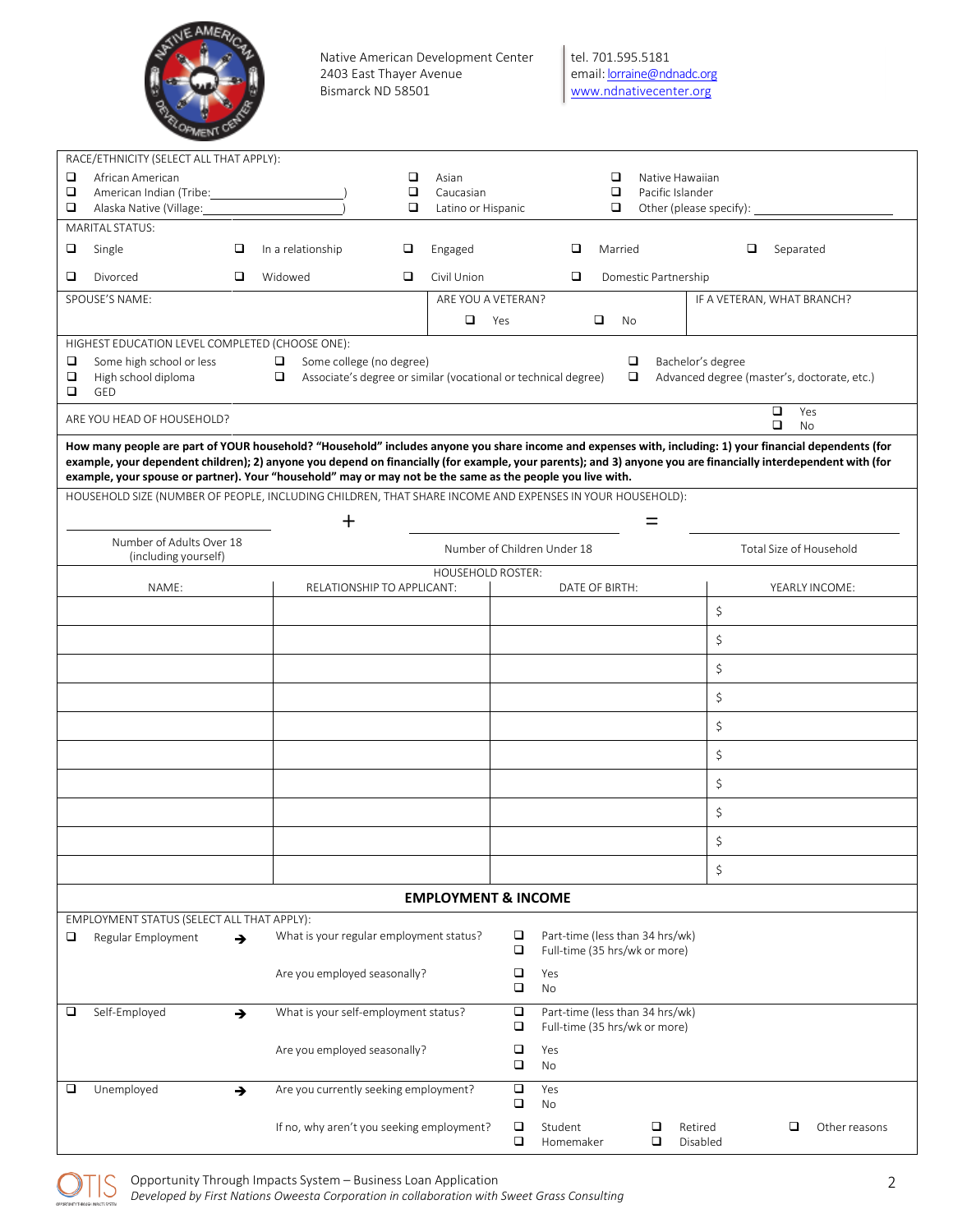

tel. 701.595.5181 email[: lorraine@ndnadc.org](mailto:lorraine@ndnadc.org) [www.ndnativecenter.org](http://www.ndnativecenter.org/)

| PRESENT EMPLOYER:                                     |                   |                                                                                                                                                                                                                                                                                                          |                                                                                                      |                                                                                                                                                                                                                                        |  |  |
|-------------------------------------------------------|-------------------|----------------------------------------------------------------------------------------------------------------------------------------------------------------------------------------------------------------------------------------------------------------------------------------------------------|------------------------------------------------------------------------------------------------------|----------------------------------------------------------------------------------------------------------------------------------------------------------------------------------------------------------------------------------------|--|--|
| <b>EMPLOYER ADDRESS:</b>                              |                   |                                                                                                                                                                                                                                                                                                          | STATE:                                                                                               | ZIP:                                                                                                                                                                                                                                   |  |  |
|                                                       |                   |                                                                                                                                                                                                                                                                                                          |                                                                                                      |                                                                                                                                                                                                                                        |  |  |
|                                                       |                   |                                                                                                                                                                                                                                                                                                          |                                                                                                      |                                                                                                                                                                                                                                        |  |  |
|                                                       | FROM WHAT SOURCE? |                                                                                                                                                                                                                                                                                                          |                                                                                                      |                                                                                                                                                                                                                                        |  |  |
|                                                       |                   |                                                                                                                                                                                                                                                                                                          |                                                                                                      |                                                                                                                                                                                                                                        |  |  |
|                                                       |                   |                                                                                                                                                                                                                                                                                                          |                                                                                                      |                                                                                                                                                                                                                                        |  |  |
| \$                                                    |                   | \$                                                                                                                                                                                                                                                                                                       |                                                                                                      |                                                                                                                                                                                                                                        |  |  |
|                                                       |                   |                                                                                                                                                                                                                                                                                                          |                                                                                                      |                                                                                                                                                                                                                                        |  |  |
| $\Box$<br><b>No</b>                                   |                   |                                                                                                                                                                                                                                                                                                          |                                                                                                      |                                                                                                                                                                                                                                        |  |  |
|                                                       |                   |                                                                                                                                                                                                                                                                                                          |                                                                                                      |                                                                                                                                                                                                                                        |  |  |
|                                                       |                   |                                                                                                                                                                                                                                                                                                          |                                                                                                      |                                                                                                                                                                                                                                        |  |  |
| $\Box$<br>No                                          |                   |                                                                                                                                                                                                                                                                                                          |                                                                                                      |                                                                                                                                                                                                                                        |  |  |
|                                                       |                   |                                                                                                                                                                                                                                                                                                          |                                                                                                      |                                                                                                                                                                                                                                        |  |  |
| Bank:                                                 |                   |                                                                                                                                                                                                                                                                                                          |                                                                                                      |                                                                                                                                                                                                                                        |  |  |
| Bank:                                                 | Total in Account: |                                                                                                                                                                                                                                                                                                          |                                                                                                      |                                                                                                                                                                                                                                        |  |  |
|                                                       |                   |                                                                                                                                                                                                                                                                                                          |                                                                                                      |                                                                                                                                                                                                                                        |  |  |
|                                                       |                   |                                                                                                                                                                                                                                                                                                          |                                                                                                      |                                                                                                                                                                                                                                        |  |  |
|                                                       | CITY:             |                                                                                                                                                                                                                                                                                                          |                                                                                                      | ZIP:                                                                                                                                                                                                                                   |  |  |
| MAILING ADDRESS (IF DIFFERENT FROM PHYSICAL ADDRESS): | CITY:             |                                                                                                                                                                                                                                                                                                          |                                                                                                      | ZIP:                                                                                                                                                                                                                                   |  |  |
|                                                       | TITLE/POSITION:   |                                                                                                                                                                                                                                                                                                          |                                                                                                      |                                                                                                                                                                                                                                        |  |  |
|                                                       | EMAIL:            |                                                                                                                                                                                                                                                                                                          |                                                                                                      |                                                                                                                                                                                                                                        |  |  |
|                                                       |                   |                                                                                                                                                                                                                                                                                                          |                                                                                                      | DUNS#:                                                                                                                                                                                                                                 |  |  |
|                                                       | FOOD STAMPS:      | CITY:<br>IS ANY OF THE INCOME LISTED IN THIS SECTION LIKELY TO BE REDUCED IN THE NEXT TWO YEARS?<br><b>CREDIT INFORMATION</b><br>PLEASE CHECK IF YOU HAVE THE FOLLOWING AND IF SO, LIST ACCOUNT # AND BANK:<br><b>BUSINESS INFORMATION</b><br>TAX ID/EMPLOYER IDENTIFICATION NUMBER (EIN) <sup>1</sup> : | NET PER MONTH (AFTER TAXES):<br>LIHEAP:<br>IF YES, WHEN AND WHERE?<br>DATE ESTABLISHED (MM/DD/YYYY): | NUMBER OF YEARS THERE:<br>OTHER SOURCES OF INCOME (YOU ARE NOT REQUIRED TO LIST ALIMONY OR CHILD SUPPORT UNLESS YOU WANT THEM TO BE CONSIDERED FOR REPAYMENT)<br>Total in Account:<br>STATE:<br>STATE:<br>NAICS CODE(S) <sup>2</sup> : |  |  |

<sup>&</sup>lt;sup>1</sup> For a sole-proprietorship this number is usually your social security number. An employer identification number (EIN) is a nine-digit number assigned by the IRS. It is used to identify the tax accounts of employers and others who have no employees. The IRS uses the number to identify taxpayers who are required to file various business tax returns. EINs are used by employers, sole proprietors, corporations, partnerships, non-profit associations, trusts, estates of decedents, government agencies, certain individuals, and other business entities. If you already have an EIN and the organization or ownership of your business changes, you may need to appl <sup>2</sup> If you don't know your NAICS code you can find it at [www.naics.com/search.](http://www.naics.com/search)

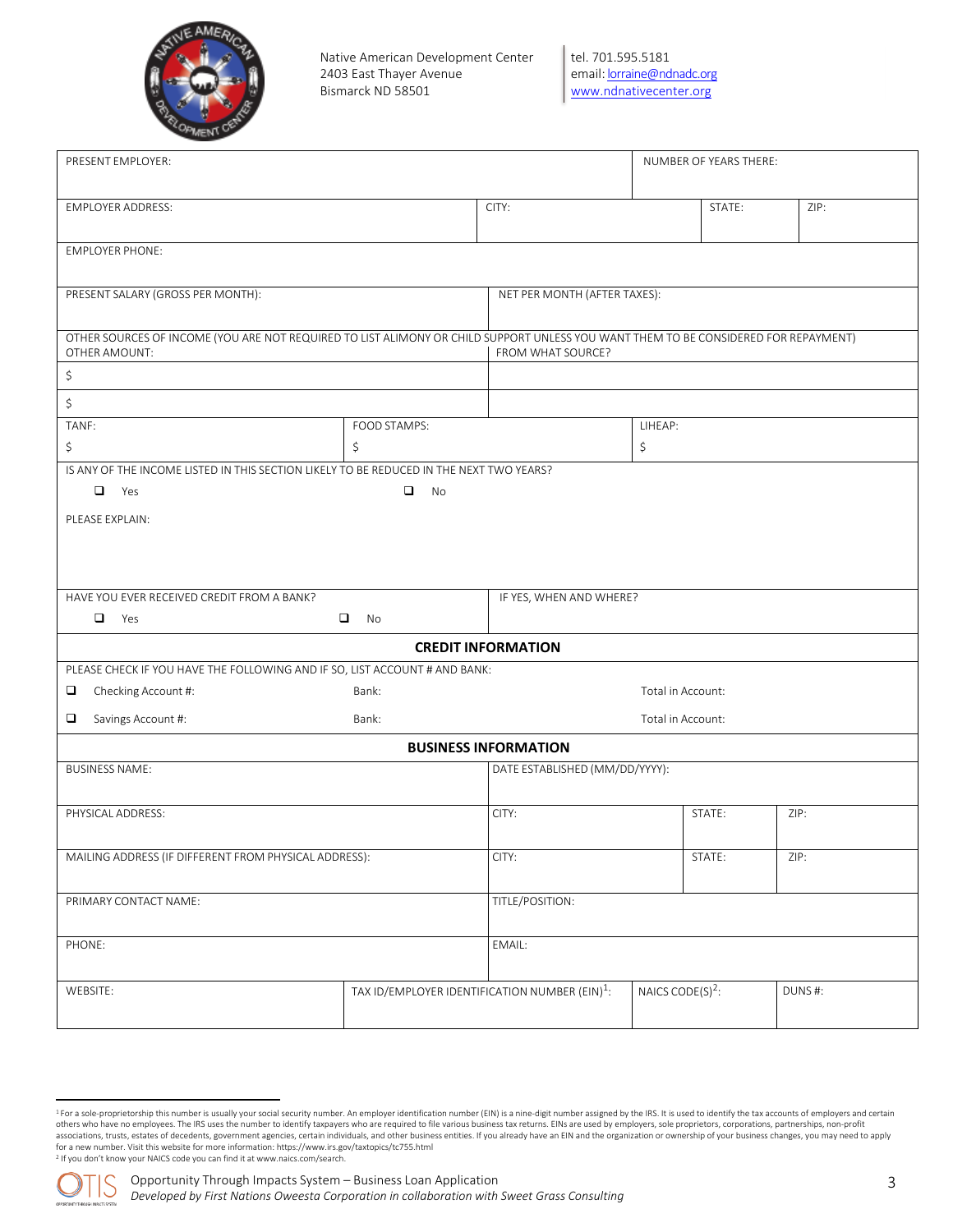

tel. 701.595.5181 email[: lorraine@ndnadc.org](mailto:lorraine@ndnadc.org) [www.ndnativecenter.org](http://www.ndnativecenter.org/)

| WHAT STAGE IS YOUR BUSINESS IN?<br>❏<br>Seed<br>□<br>Start-up                                                                         | Established<br>□<br>$\Box$<br>Expansion                                                                      |                                                    | □<br>$\Box$                | Succession                                                             |                                 |  |  |
|---------------------------------------------------------------------------------------------------------------------------------------|--------------------------------------------------------------------------------------------------------------|----------------------------------------------------|----------------------------|------------------------------------------------------------------------|---------------------------------|--|--|
| □<br>Growth                                                                                                                           | □<br>Mature                                                                                                  |                                                    |                            |                                                                        |                                 |  |  |
|                                                                                                                                       | DO YOU HAVE A BUSINESS CHECKING ACCOUNT?                                                                     |                                                    |                            | DO YOU HAVE A BUSINESS SAVINGS ACCOUNT?                                |                                 |  |  |
| □<br>Yes                                                                                                                              | □<br>No<br>HAVE YOU ATTENDED AND COMPLETED ANY BUSINESS OR FINANCIAL TRAINING                                |                                                    | $\Box$                     | Yes                                                                    | $\Box$<br><b>No</b>             |  |  |
| IN THE PAST YEAR?                                                                                                                     |                                                                                                              |                                                    |                            | HAVE YOU PARTICIPATED IN ANY FINANCIAL LITERACY CLASSES OR ACTIVITIES? |                                 |  |  |
| $\Box$<br>Yes                                                                                                                         | ▫<br>No                                                                                                      |                                                    | $\Box$                     | Yes                                                                    | ▫<br>No                         |  |  |
|                                                                                                                                       | HAVE YOU PARTICIAPTED IN THE SPECIALIZED SMALL BUSINESS ERVICES CENTER (SSBSC)?                              |                                                    |                            | HAS ANYONE IN YOUR FAMILY EVER OWNED A BUSINESS?                       |                                 |  |  |
| ▫<br>Yes                                                                                                                              | $\Box$<br>No                                                                                                 |                                                    |                            | $\Box$<br>Yes                                                          | o.<br>No                        |  |  |
| TYPE OF BUSINESS:                                                                                                                     |                                                                                                              |                                                    |                            |                                                                        | IF CORPORATION:                 |  |  |
| ▫<br>Corporation <sup>4</sup><br>□                                                                                                    | Partnership <sup>5</sup><br>Sole Proprietorship <sup>3</sup><br>□<br>□                                       | Limited Liability Corporation <sup>6</sup>         |                            | □<br>Other (please specify):                                           | $\Box$<br>C-Corp<br>▫<br>S-Corp |  |  |
| BRIEFLY DESCRIBE THE BUSINESS:                                                                                                        |                                                                                                              |                                                    |                            | DO YOU RUN THIS BUSINESS OUT OF YOUR HOME?                             |                                 |  |  |
|                                                                                                                                       |                                                                                                              |                                                    | $\Box$                     | Yes                                                                    | $\Box$<br>No                    |  |  |
|                                                                                                                                       | $\Box$ I am still trying to decide whether to start my business.                                             |                                                    |                            |                                                                        |                                 |  |  |
|                                                                                                                                       | $\Box$ I am in the process of starting my own business.                                                      |                                                    |                            | Owner                                                                  | Partner (if applicable)         |  |  |
| WHERE ARE YOU                                                                                                                         | $\Box$ I have been selling my product or $\rightarrow$                                                       |                                                    | Average Monthly<br>Income: | Average Monthly<br>Income:                                             |                                 |  |  |
| AT RIGHT NOW IN<br>THE SELF-<br>EMPLOYMENT                                                                                            | Date<br>Started:<br>service for less than 12 months.                                                         |                                                    |                            | # of Months<br>Employed:                                               | # of Months<br>Employed:        |  |  |
| PROCESS? (check<br>all that apply.                                                                                                    |                                                                                                              |                                                    | Average Monthly<br>Income: | Average Monthly<br>Income:                                             |                                 |  |  |
|                                                                                                                                       | Date<br>$\Box$ I have been selling my product or $\rightarrow$<br>Started:<br>service for 12 months or more. |                                                    |                            | # of Months<br>Employed:                                               | # of Months<br>Employed:        |  |  |
|                                                                                                                                       | $\Box$ I have been selling my product or service for 12 months or more and am a documented non-profit.       |                                                    |                            |                                                                        |                                 |  |  |
|                                                                                                                                       | PLEASE INDICATE HOW MANY EMPLOYEES (INCLUDING                                                                | <b>FULL-TIME</b>                                   |                            | PART-TIME                                                              |                                 |  |  |
| CLOSING.                                                                                                                              | OWNER(S)) YOUR BUSINESS WILL EMPLOY AT LOAN                                                                  | (35 OR MORE HOURS PER<br>WEEK)                     |                            | (34 HOURS OR LESS PER WEEK)                                            | <b>TOTAL</b>                    |  |  |
| Permanent                                                                                                                             |                                                                                                              |                                                    |                            |                                                                        |                                 |  |  |
| Seasonal                                                                                                                              |                                                                                                              |                                                    |                            |                                                                        |                                 |  |  |
| PLEASE INDICATE HOW MANY EMPLOYEES (INCLUDING<br>OWNER(S)) YOUR BUSINESS WILL RETAIN OVER THE NEXT<br>YEAR                            |                                                                                                              | FULL-TIME<br>(35 OR MORE HOURS PER<br>WEEK)        |                            | PART-TIME<br>(34 HOURS OR LESS PER WEEK)                               | <b>TOTAL</b>                    |  |  |
| Permanent                                                                                                                             |                                                                                                              |                                                    |                            |                                                                        |                                 |  |  |
| Seasonal                                                                                                                              |                                                                                                              |                                                    |                            |                                                                        |                                 |  |  |
| PLEASE ESTIMATE THE NUMBER OF JOBS (INCLUDING<br>OWNER(S)) YOU EXPECT TO CREATE, MINUS ANY EXPECTED<br>JOB LOSSES OVER THE NEXT YEAR. |                                                                                                              | <b>FULL-TIME</b><br>(35 OR MORE HOURS PER<br>WEEK) |                            | PART-TIME<br>(34 HOURS OR LESS PER WEEK)                               | <b>TOTAL</b>                    |  |  |
| Permanent                                                                                                                             |                                                                                                              |                                                    |                            |                                                                        |                                 |  |  |
| Seasonal                                                                                                                              |                                                                                                              |                                                    |                            |                                                                        |                                 |  |  |

<sup>&</sup>lt;sup>3</sup> A sole proprietorship, also known as the sole trader or simply a proprietorship, is a type of business entity that is owned and run by one natural person and in which there is no legal distinction between the owner and business. 4 A corporation (sometimes referred to as a C corporation) is an independent legal entity owned by shareholders. This means that the corporation itself, not the shareholders that own it, is held legally liable for the acti

and debts the business incurs.

<sup>5</sup> A partnership is a single business where two or more people share ownership. Each partner contributes to all aspects of the business, including money, property, labor or skill. In return, each partner shares in the profi losses of the business. 6 A limited liability company is a hybrid type of legal structure that provides the limited liability features of a corporation and the tax efficiencies and operational flexibility of a partnership. The "owners" of an LLC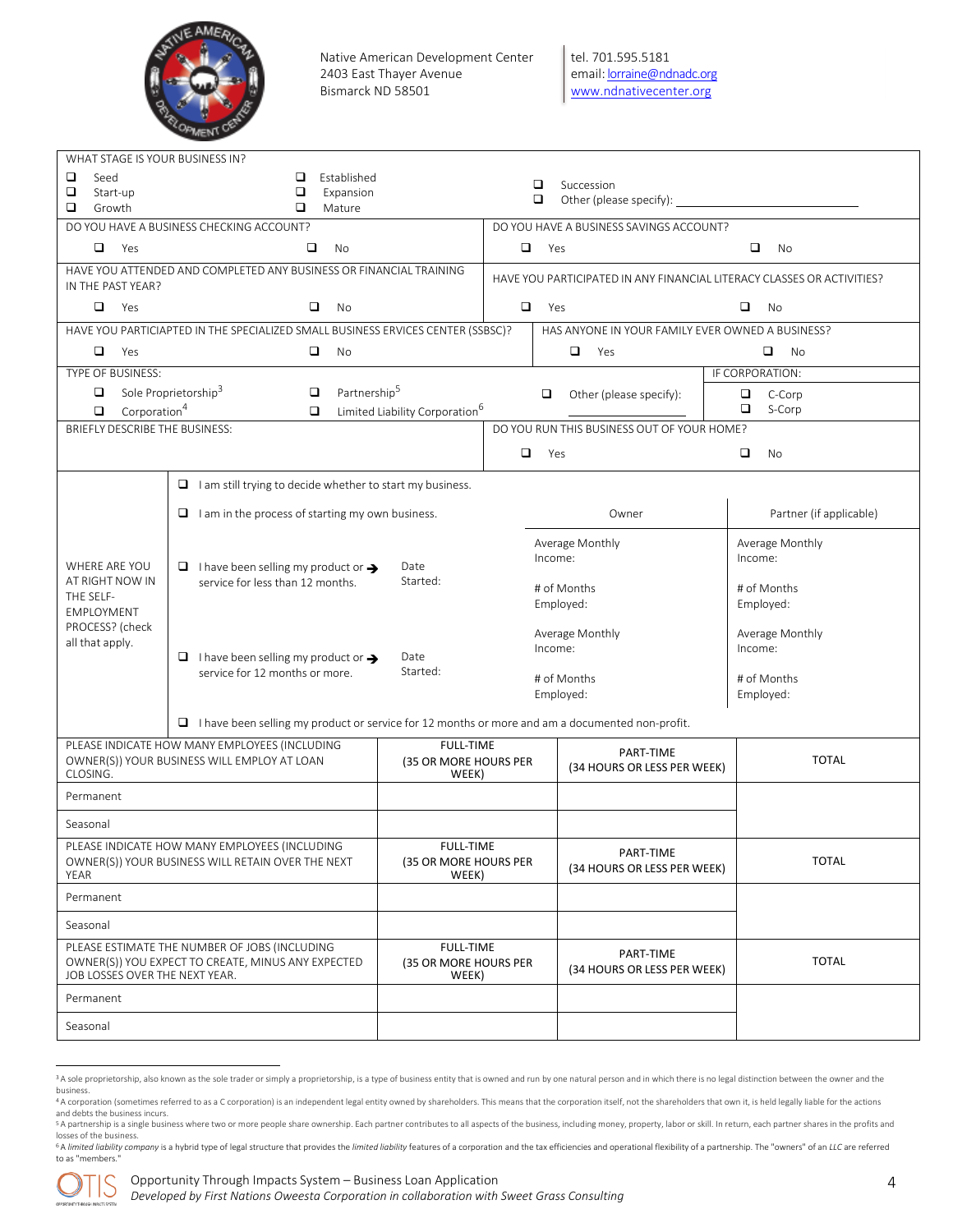

tel. 701.595.5181 email[: lorraine@ndnadc.org](mailto:lorraine@ndnadc.org) [www.ndnativecenter.org](http://www.ndnativecenter.org/)

| In the past year did your business create or retain indirect jobs? '                       | ❏<br>Yes $\rightarrow$<br>❏<br>No                                                     |                                                                                    |        |     | of support industry products and/or services? |                                                                        |        |                    | How many jobs do you estimate to have impacted due to your use   |                                               |
|--------------------------------------------------------------------------------------------|---------------------------------------------------------------------------------------|------------------------------------------------------------------------------------|--------|-----|-----------------------------------------------|------------------------------------------------------------------------|--------|--------------------|------------------------------------------------------------------|-----------------------------------------------|
| In the next year, does your business plan to create or retain indirect jobs? <sup>16</sup> | □<br>Yes $\rightarrow$<br>$\Box$<br>No                                                |                                                                                    |        |     | support industry products and/or services?    |                                                                        |        |                    | How many jobs do you estimate you will impact due to your use of |                                               |
| Does your business currently offer your permanent full-time employees >                    | health insurance?                                                                     |                                                                                    |        | ▫   | Yes                                           | $\Box$                                                                 | No     | $\Box$             | In progress                                                      |                                               |
| IF YOU ANSWERED 'YES' OR 'IN PROGRESS' TO THE RIGHT, PLEASE DESCRIBE.                      |                                                                                       | vision and/or dental insurance?                                                    |        |     | ▫                                             | Yes                                                                    | $\Box$ | No                 | □                                                                | In progress                                   |
|                                                                                            |                                                                                       | paid leave and/or paid time off?                                                   |        |     | ▫                                             | Yes                                                                    | $\Box$ | No                 | □                                                                | In progress                                   |
|                                                                                            |                                                                                       | parental leave <sup>8</sup> ?                                                      |        |     | $\Box$                                        | Yes                                                                    | $\Box$ | No                 | □                                                                | In progress                                   |
|                                                                                            |                                                                                       | retirement/401K?                                                                   |        |     | □                                             | Yes                                                                    | $\Box$ | No                 | □                                                                | In progress                                   |
|                                                                                            |                                                                                       | other benefits (such as career<br>advancement, training, work from<br>home, etc.)? |        |     | □                                             | Yes                                                                    | ◻      | No                 | ❏                                                                | In progress                                   |
| IN THE LAST YEAR, WHEN DID YOU OPERATE THIS BUSINESS?                                      |                                                                                       |                                                                                    |        |     |                                               |                                                                        |        |                    |                                                                  |                                               |
| Full-time/Year round<br>❏<br>MY GOAL IN THE NEXT YEAR IS TO OPERATE THIS BUSINESS:         | Full-time/Seasonal<br>❏                                                               | Part-time/Year round<br>❏                                                          |        |     |                                               |                                                                        | ❏      | Part-time/seasonal |                                                                  |                                               |
| Full-time/Year round<br>❏                                                                  | $\Box$<br>Full-time/Seasonal                                                          | Part-time/Year round<br>□                                                          |        |     |                                               |                                                                        | ❏      | Part-time/seasonal |                                                                  |                                               |
| HOW MUCH HAVE YOU WORKED AT THIS BUSINESS IN THE PAST THREE MONTHS?                        |                                                                                       |                                                                                    |        |     |                                               |                                                                        |        |                    |                                                                  |                                               |
| Full-time<br>❏                                                                             | □<br>Part-time                                                                        |                                                                                    |        |     | □                                             | Seasonal/Temporary                                                     |        |                    |                                                                  |                                               |
| WHAT WAS YOUR GROSS ANNUAL REVENUE <sup>9</sup> IN THE<br>LAST FISCAL YEAR <sup>10</sup> ? | WHAT WAS YOUR NET ANNUAL BUSINESS PROFIT11<br>IN THE LAST FISCAL YEAR <sup>24</sup> ? |                                                                                    |        |     | YEAR?                                         |                                                                        |        |                    |                                                                  | WHAT WERE YOUR BASIC COSTS IN THE LAST FISCAL |
| \$                                                                                         | \$                                                                                    |                                                                                    |        |     | \$                                            |                                                                        |        |                    |                                                                  |                                               |
|                                                                                            | Personal savings?                                                                     |                                                                                    | ▫      | Yes | $\Box$                                        | <b>No</b>                                                              | \$     |                    |                                                                  |                                               |
|                                                                                            | Credit card(s)?                                                                       |                                                                                    | $\Box$ | Yes | $\Box$                                        | <b>No</b>                                                              | \$     |                    |                                                                  |                                               |
|                                                                                            | Government loan?                                                                      |                                                                                    | $\Box$ | Yes | $\Box$                                        | No                                                                     | \$     |                    |                                                                  |                                               |
| What sources of funding did you use to                                                     | Business loan from a commercial financial institution?                                |                                                                                    | $\Box$ | Yes | $\Box$                                        | <b>No</b>                                                              | \$     |                    |                                                                  |                                               |
| start and/or expand your business? If<br>multiple sources from the same type               | Business loan from Tribal Credit?                                                     |                                                                                    | ▫      | Yes | $\Box$                                        | No                                                                     | \$     |                    |                                                                  |                                               |
| please add amounts for a total:                                                            | Loan from family or friends?                                                          |                                                                                    | $\Box$ | Yes | $\Box$                                        | No                                                                     | \$     |                    |                                                                  |                                               |
|                                                                                            | Gift from family or friends?                                                          |                                                                                    | ❏      | Yes | □                                             | No                                                                     | \$     |                    |                                                                  |                                               |
| Investor(s) venture capital, silent partner, etc.                                          |                                                                                       |                                                                                    | $\Box$ | Yes | $\Box$                                        | No                                                                     | \$     |                    |                                                                  |                                               |
|                                                                                            | Other                                                                                 |                                                                                    | $\Box$ | Yes | $\Box$                                        | No                                                                     | \$     |                    |                                                                  |                                               |
|                                                                                            |                                                                                       |                                                                                    |        |     |                                               | <b>TOTAL</b>                                                           | \$     |                    |                                                                  |                                               |
|                                                                                            |                                                                                       |                                                                                    |        |     |                                               | HOW MUCH ARE YOUR BASIC COSTS? (STARTUP, OVERHEAD, DIRECT COSTS, ETC.) |        | COST \$            |                                                                  |                                               |



<sup>7</sup>The jobs created or retained by the businesses in support industries (for example, construction materials suppliers, architects, engineers, and other businesses that support a construction project will experience an incre in demand and will create and retain jobs as a result). **8** For example, maternity or paternity leave.

<sup>9</sup> In simple terms, revenue is the money earned through sales, services and other means. If you sell a sandwich for \$5, your current gross revenue is \$5, with the term gross meaning the total amount before subtracting such things as the cost of the meat, bread and staff to make and serve the sandwich.

<sup>™</sup>A fiscal year (FY) is a period that a company or government uses for accounting purposes and preparing financial statements. A fiscal year may not be the same as a calendar year, and for tax purposes, the Internal Reven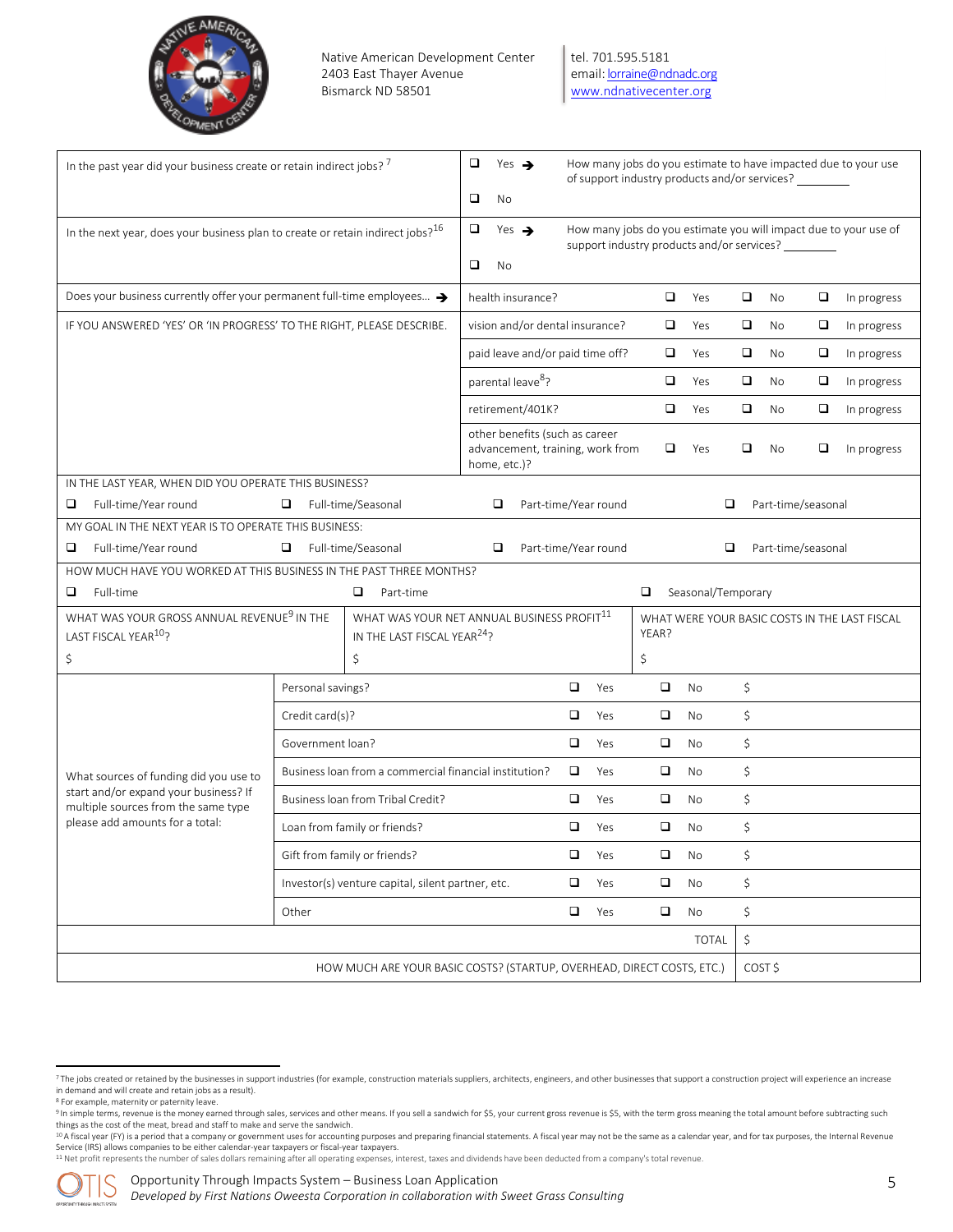

| WHAT ARE YOUR THREE BIGGEST NEEDS OR CONCERNS AROUND STARTING OR EXPANDING YOUR BUSINESS?                                                                                                        |             |           |
|--------------------------------------------------------------------------------------------------------------------------------------------------------------------------------------------------|-------------|-----------|
| 1.                                                                                                                                                                                               |             |           |
| 2.                                                                                                                                                                                               |             |           |
| 3.                                                                                                                                                                                               |             |           |
| <b>OWNER(S) INFORMATION</b>                                                                                                                                                                      |             |           |
| PLEASE TELL US ABOUT THE OWNER(S) OF THE BUSINESS DESCRIBED ABOVE.                                                                                                                               |             |           |
|                                                                                                                                                                                                  |             |           |
|                                                                                                                                                                                                  |             |           |
|                                                                                                                                                                                                  |             |           |
| <b>LEGAL INFORMATION</b>                                                                                                                                                                         |             |           |
| HAVE YOU BEEN INVOLVED IN BANKRUPTCY PROCEEDINGS OR INSOLVENCY PROCEEDINGS OR HAVE PENDING PERSONAL OR BUSINESS<br>JUDGMENTS, UNSETTLED LAWSUITES OR MAJOR DISPUTES? IF YES, ATTACH EXPLANATION. | ◻<br>$\Box$ | Yes<br>No |
| ARE YOUR BUSINESS AND/OR PERSONAL TAXES PAST DUE?                                                                                                                                                | □<br>□      | Yes<br>No |